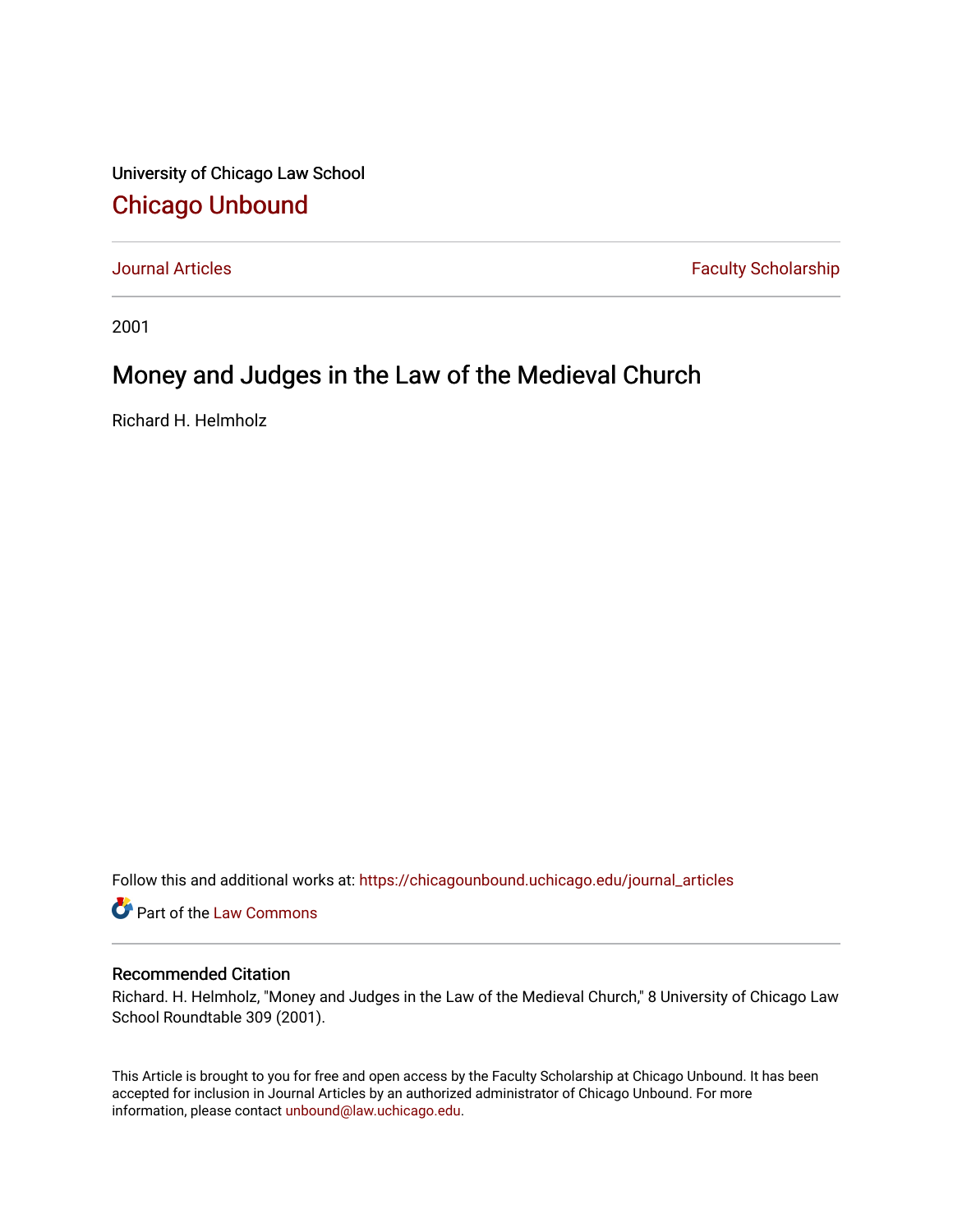# MONEY AND JUDGES IN THE LAW OF THE MEDIEVAL CHURCH

# KH. HELMHOLZt

#### **I. INTRODUCTION**

Students of the Middle Ages will readily identify the subject related to legal ethics that figures most prominently and repeatedly in the annals of the time: the effect of money on the outcome of litigation. Dante himself gave voice to serious concern about judges receiving payments from litigants,<sup>1</sup> and that same complaint was commonly extended to both spiritual and temporal courts. It was said that more often than not the primary object of the legal system of the medieval church seemed to be to raise money for its officers. Doing justice came second. Observers thought that judges, even men in holy orders, routinely took "gifts" from the litigants who came before them. The "gifts" were the inescapable price for judicial services, and paying this price perverted the course of justice.

Criticism of venality among court officials was consistent and mordant. In the twelfth century, John of Salisbury (d. 1180) wrote that it was the habit of those who held judicial authority in the church to "love gifts... and follow after rewards."<sup>2</sup> According to him, ecclesiastical officials commonly "turn[ed] the sins of the people into food and drink" for themselves.3 John was no enthusiast for the role of law in the church, but his distrust did not distinguish his views about venality from those of some of the men who were more kindly disposed towards legal science. If one looks for testimony from a man who made his living

**t** Ruth Wyatt **Rosenson Distinguished Service** Professor **of Law and Director of the Legal History Program at the University of Chicago Law SchooL**

**<sup>1.</sup> See** *Didne* Comedj: *Paradiso,* Canto **IX, i1127-35.**

**<sup>2.</sup>** W.J. Millor **and C.N.L.** Brooke, eds, 2 *The* Leters *ofJohn of Salisbury: The Later* Letters **(1163-1180)** Letter **140** (Oxford **1979).**

**<sup>3.</sup> Id.**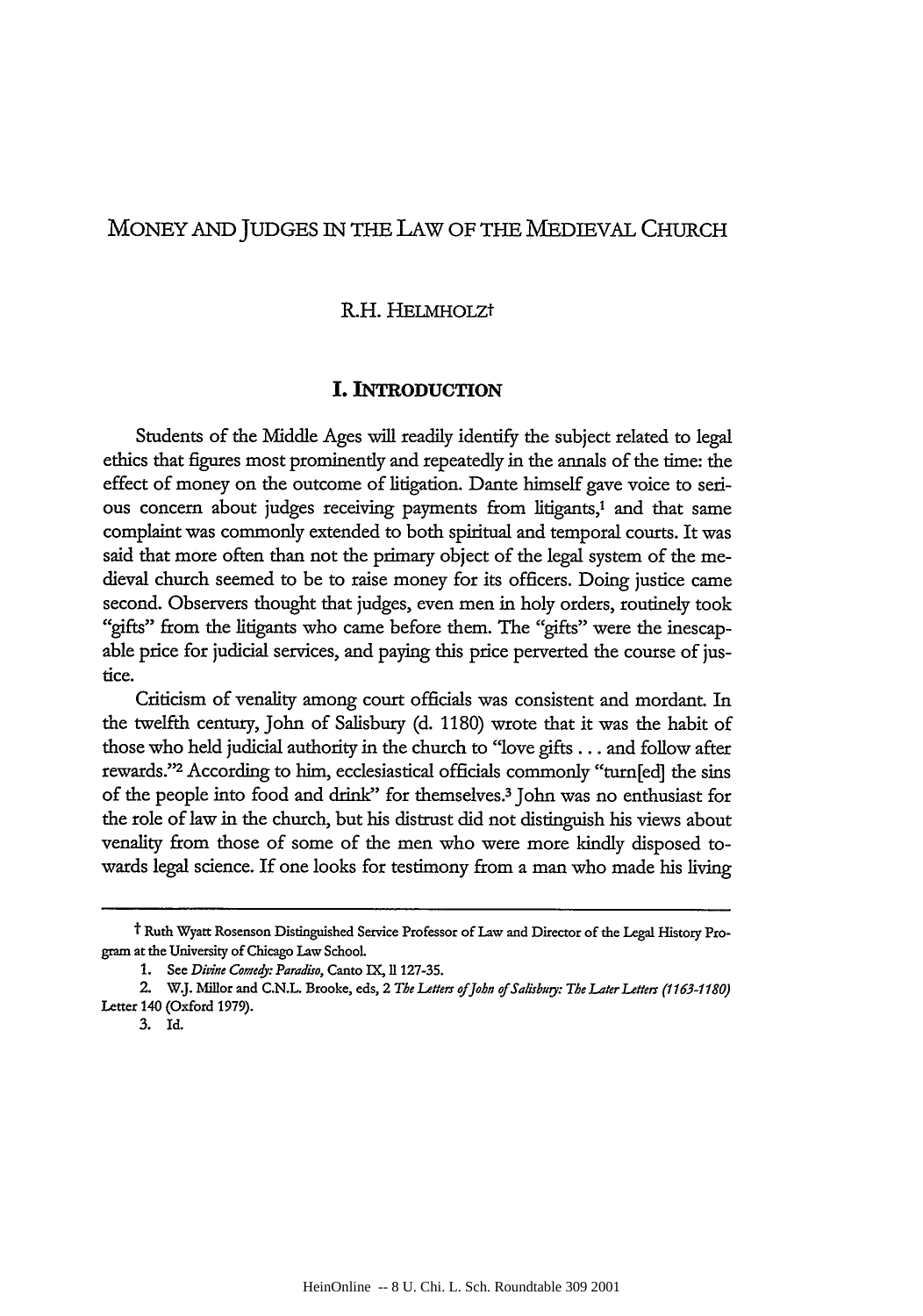from the law and had no axe to grind, a good candidate is the English civilian William Doune (d. 1361). Doune was archdeacon of Leicester and had served as the principal judge in the court of the bishop of Worcester during the middle years of the fourteenth century.4 At the close of his life, he reflected with bitterness and self-reproach in his last will and testament that "many men in high office go about with thievish designs against those who are subject to them, and of this number I was, and am, one."'5 To Doune, John of Salisbury's criticism hit very close to home. It was all too true.

Critical remarks like these about contemporary litigants and judges could easily be multiplied. Indeed they have been multiplied by scholars. To many thoughtful observers, then and now, it has seemed that the rise to prominence of law and the legal profession in the wake of the revival of the scientific study of law at Bologna and the growth of court systems throughout Europe brought judicial rapacity to the fore. It was an unfortunate by-product of an otherwise happy development.<sup>6</sup> Lawyers and judges have been targets for public opprobrium in many eras-so much so that the subject has a history of its own.<sup>7</sup> Much of this historical work has been very well done, and it is not my purpose to add to the chronicle of faultfinding, deserved or not. The purpose of this article is rather to examine the relation of the criticism to the formal canon law.8

At first sight, the disparity between these accounts of common practice and the formal law appears quite profound. The canons of the church did not ap-

7. See John T. Noonan, Jr., *Bribes* (Macmillan 1984); Joseph Borkin, *The Comrpt Judge: An Inquiy into Bribery and Other High Crimes and Misdemeanors in the Federal Courts* (Clarkson N. Potter **1962);** M.H. Hoeflich, *Lawyers, Fees & Anti-Lawyer Sentiment in Popular Art, 1800-1925,* 4 Green Bag 2d 147 (Winter 2001); E.J.H. Schrage, *The Judge"s Liabilityfor Professional Mistakes,* 17 J Legal Hist **101 (1996).**

8. In what follows, I have used the standard system of citing the canonical sources in the *Corpus* iuris *canoni:* Dist. **1** c. **1** *Decretur Gratiani,* Distinctio **1,** can. **1**

| Dist. 1 c. 1 | Decretum Gratiani, Distinctio 1, can. 1                                       |
|--------------|-------------------------------------------------------------------------------|
|              | C. 1 q. 1 c. 1 ---------------, Causa 1, quaestio 1, can. 1                   |
| De pen.      | --------------, De penitencia                                                 |
| De cons.     | ---------------, De consecratione                                             |
| $X$ 1.1.1    | Decretales Gregorii IX, Lib. 1, tit. 1, cap. 1                                |
| Sext 1.1.1   | Liber sextus (of Boniface VIII), Lib. 1, tit. 1, cap. 1                       |
| gl. ord.     | glossa ordinaria (standard commentary on texts of Corpus iuris canonici and   |
|              | Corpus iuris civilis)                                                         |
| d.p.         | dictum post (in Decretum Gratiani)                                            |
| S.V.         | sub verbo (reference to glossa ordinaria or other commentary on a legal text) |

<sup>4.</sup> See A.B. Emden, **1** *A Biographical Register of the University of Oxford to A.D. 1500,* 587-88 (Oxford 1957); Michael Haren, *Sin and Society in Fourteenth-Centuty England. A Study of the Memoriale Presbiterorum* 190- 216 (Oxford 2000).

<sup>5.</sup> The text of the will and the words quoted are found in A. Hamilton Thompson, *The Will of Master William Doune, Archdeacon of Leicester,* 72 Archaeological J 233, 280-01 (1915).

<sup>6.</sup> See, for example, John A. Yunck, *The Lineage of Lady Meed" The Development of Mediaeval Venality Satire* (Notre Dame 1963). On the riches to be acquired by a career as a judge in the courts of the English church, see C.T. Allmand, *The Civil Lawyers,* in C.H. Clough, ed, *Profession, Vocatiou, and Culture in Later Medieval England* 155, 171-72 (Liverpool 1982). On attempts to deal with ethical problems in the English common law, see Jonathan Rose, *The* Legal *Profession in Medieval England A Histog of Regulation,* 48 Syracuse L Rev 1 (1998).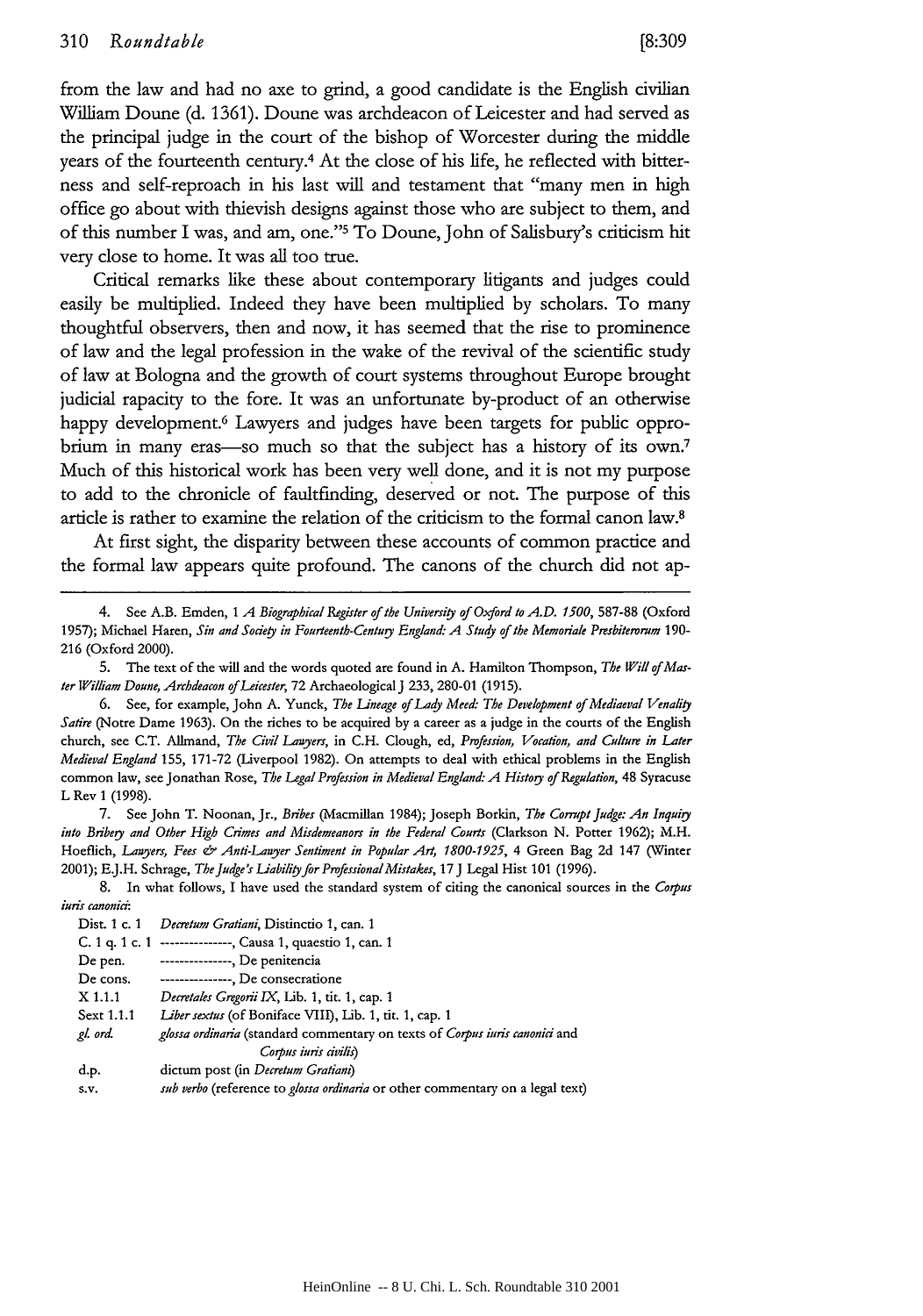prove of bribing judges, to put it mildly. The Bible itself was cited as prohibiting judges from receiving anything at the hands of those who appeared before them, this on the grounds that "a gift doth blind the eyes of the wise."9 The *ius commune,* and in particular the law of the church, contained some sweeping and very elevated sentiments stating that prohibition. The law condemned the very vice against which the critics of the time railed and which, they claimed, was endemic to ordinary practice within the system of ecclesiastical justice. The assumption of the canon law—one that ran through the texts of the *Corpus iuris canonici* was that justice should not be sold.

Gratian, the great canonist of the twelfth century and compiler of the *Decretum* (c. 1140), the first of the church's basic legal sources, condemned bribery several times. He raised the question of whether judges who accepted a reward for doing justice could be defended under the law, and his answer seems unequivocal. They could not. "He who takes a reward in recompense perpetrates a fraud upon God."<sup>10</sup> It did not matter if his sentence was just. It was the "sale" of justice that constituted the wrong.<sup>11</sup> The love of justice, not a desire for earthly reward, must be the source of every decision made by an upright judge.12 As another text in the *Decretum* proclaimed,<sup>13</sup> justice was a gift of God, and "He who sells or purchases a gift of God is condemned by God."'14 Bribery would be very close to the sin of simony, the sale of a holy thing.<sup>15</sup>

The same sentiment and legal precept is found stated in the second of the basic lawbooks of the medieval church, the *Decretales Gregoii IX* (1234) and the *Liber sextus* (1298). Judges were to administer justice without taking any reward in return. 16 In order that justice should be rendered "freely and with all purity," it was unlawful for judges to take "a charge or anything else" from the parties who appeared before them.<sup>17</sup> To "sell justice" was thus a practice the canon law specifically, repeatedly, and roundly condemned.'<sup>8</sup>

In light of the apparent strength of the prohibition, how is the apparent dis-

**13. C. 1 q. 3** c. **10.**

16. See X 3.1.10.

17. Sext 1.3.11.4.

18. See also C. 14 q. 5 c. 15: "Sed non ideo debet iudex vendere iustun iudicium." See also d.p. C. 2 q. 6 c. 41 *5 venalea;,* X 5.34.16 and **gL** or. ad id s.v. *venditionem;,gL ord.* ad Sext 1.3.11.4 s.v. *gratis.*

*<sup>9.</sup> Deuteronomiy* 16:19.

<sup>10.</sup> C. 11 q. 3 c. 66.

<sup>11.</sup> C.11q.3c.71.

<sup>12.</sup> See gl. ord. ad C. 11 q. 3 c. 66 s.v. qui rede: "non quia non amor iustitiae, sed pecunia illud ad veritatem provocavit."

<sup>14. &</sup>quot;Qui dona Dei vendunt vel emunt pariter a Deo damnantur." For the context, **see** Gaines Post, Kimon Giocarinis and Richard Kay, *The Medieval Heritage of a Humanistic Ideak 'Sdentia Donum* Dei **Est,** *Unde Vendi Non Potest,' 11* Traditio **195** (1955).

<sup>15.</sup> See, for example, Rufinus of Bologna, *Summa Decretorum* ad C. 11 q. 3 c. 57 319 (Scientia 1963) (Heinrich Singer, ed). For modem commentary, see Noonan, *Bribes* at 119-24 (cited in note 7); John W. Baldwin, 1 *Masters, Princes, and Merchants: The Social Views of Peter the Chanter & His Circle* 191-202 (Princeton 1974).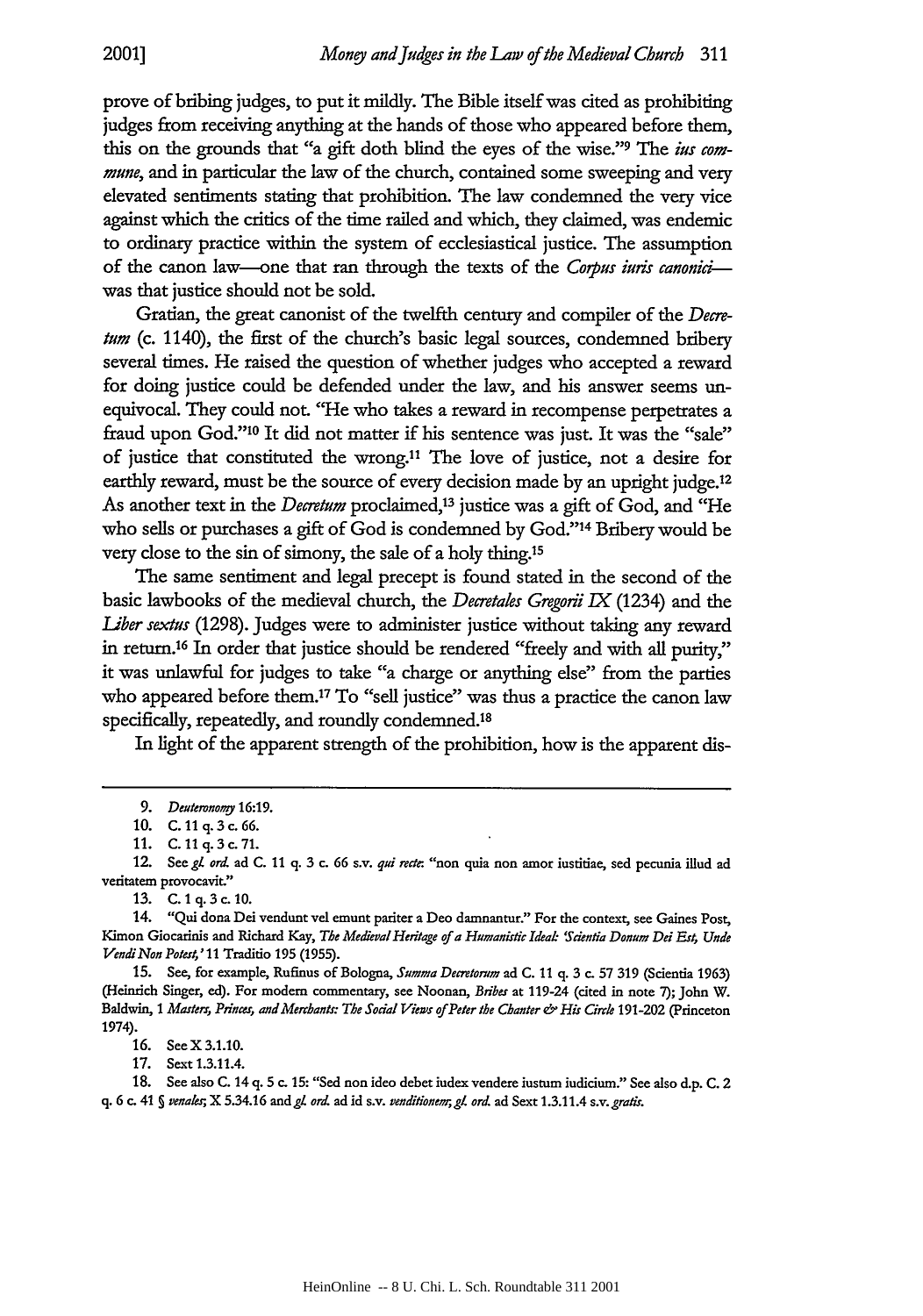crepancy between law and contemporary criticism of practice in the courts of the church to be explained? To that question more than one answer has been given. One explanation, the most benign, is to say that the criticism was exaggerated, probably the fruit of defeat in litigation. Men easily think their cause is in the right, and as Sir William Holdsworth saw the matter, most medieval accusations of bribery were very likely to have been the result of "the fury of disappointed litigants."<sup>19</sup> The likelihood, therefore, is that there was actually much less corruption than contemporary criticism suggested. A second explanation is to point to the practical difficulties of putting the canonical rules into effect. As James Brundage stated in his fundamental work on the medieval legal profession in the ecclesiastical courts, "The problem was not a want of standards, but a lack of effective means" by which offenders could be detected and punished.20 In other words, the canonical norms simply could not be fully implemented in practice because of weaknesses in the enforcement mechanisms available. In fact, if not in theory, the officials who took bribes had no realistic reason to fear detection and punishment, and venal human nature thereby triumphed over the law.

There must be a good deal of truth to both these explanations of the disparity between ideal and reality. Certainly some exaggeration of the venality of court officials occurred. Undoubtedly failures to enforce the canon law's rules against bribery took place. But is that all? This paper contends that it is not. In fact there is more to the story. To show the complexity of the question, the paper looks more closely at the formal law related to money and judging-in other words, judicial bribes. In particular, the paper examines the treatment of the subject found in the medieval commentaries written by the jurists of the time. Such an examination sheds a little new light on the subject. It leads to the conclusion that many of the complaints were exactly what should have been expected given the state of the law at this time. A closer look at the canon law, as it was interpreted at the time, shows that it left more room for making payments to judges than was compatible with the texts condemning the selling of justice set out above. To critics and to losing litigants, what some canonists were prepared to tolerate might have looked very much like bribery.

## **II. GRATIAN'S** *DECRETUM*

To understand how the canon law left room for some payments to judges, it is necessary to begin with the treatment of the question in Gratian's *Decretum.* Gratian's habit was to put forth a hypothetical case, then to discuss and solve the separate issues raised by the case on the basis of the sources at his disposal,

<sup>19.</sup> William S. Holdsworth, 2 *A* Histogy *of* English *Law* 564 (Little, Brown 3d ed 1923).

<sup>20.</sup> James A. Brundage, *The Ethics of* the *Legal Profession: Medieval Canonists and Their Clients,* 33 The Jurist 237, 248 (1973).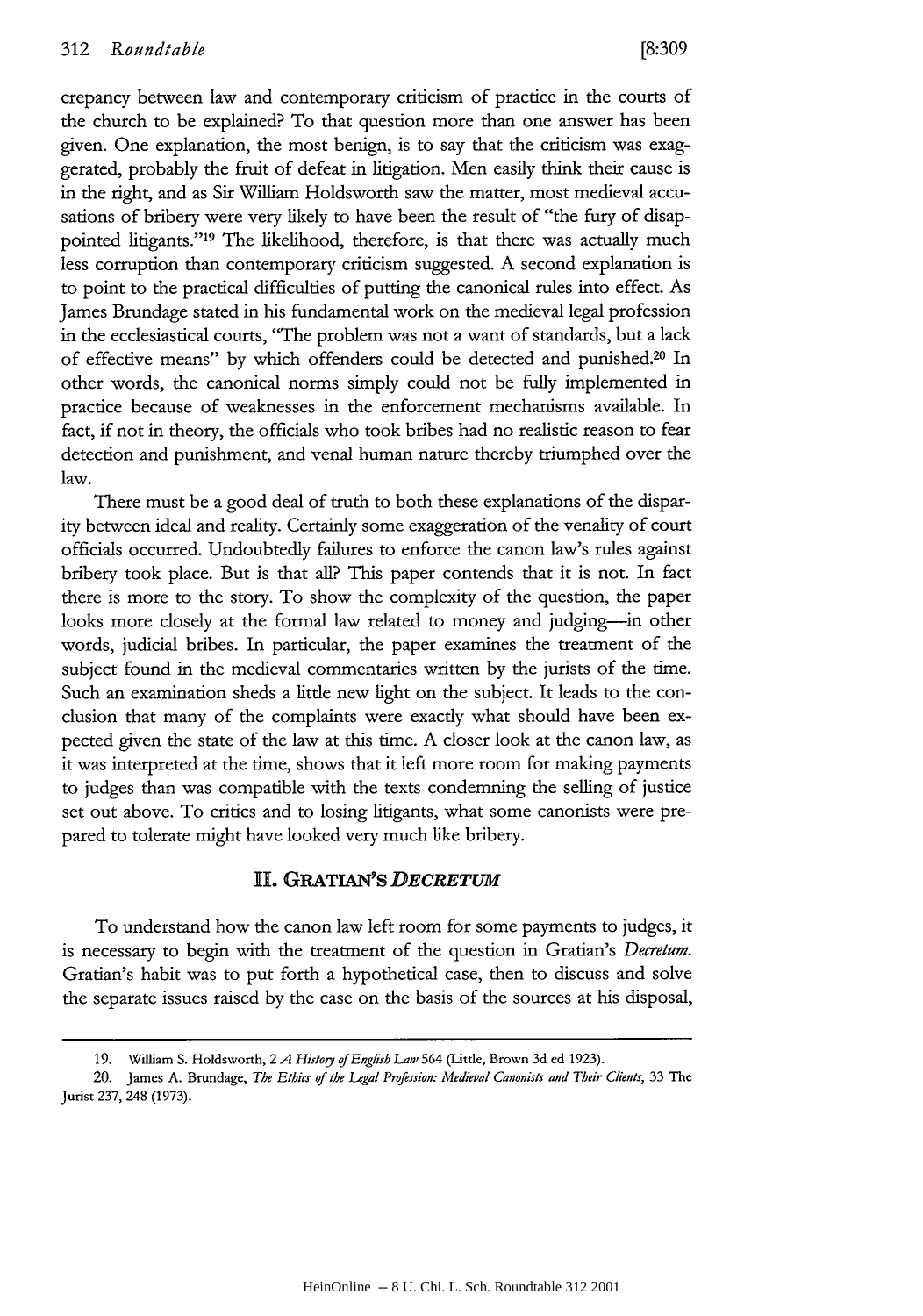including canons of church councils, decretal letters of popes, writings of church fathers, and extracts from Roman law. The primary treatment of the question in the *Decretum* occurs in a *Causa* about the deric who had sued another cleric before a lay tribunal. For the deric to have done this was not only contrary to the jurisdictional rules of the canons, but also in direct violation of a sentence of excommunication and suspension from office that had been issued **by** the offender's bishop. In *Quaestio* 3, Gratian supposed that the sentence of excommunication might have been tainted for various reasons, one of which being that it was given in return for a bribe. That is, he used the factual situation to discuss the hypothetical question of the effect of prejudice, including prejudice caused by the payment of money to the bishop who had acted as the judge in rendering a sentence of excommunication.

The question for Gratian was whether the fact of bribery or other source of prejudice would have rendered the bishop's sentence invalid. His answer turns out not to be entirely straightforward. In dealing with the question, Gratian took pains to compile authorities to show that there might actually be quite a few reasons that would render the sentence of a judge suspect. The sentence might have been given out of anger.<sup>21</sup> It might have been the product of fear of personal consequences to the judge.<sup>22</sup> It might have been issued because of the judge's personal favor for one side over the other.23 All these, as well as bribery itself, could pervert justice and cause a judge to issue an unjust sentence.

What followed from this litany of possible sources of bias and error? For Gratian, it followed that unjust sentences should be corrected **by** the judge involved, or else **by** his superior if he was unwilling to do so. The litigant harmed by the bribe should have recourse to justice through appeal to a higher court as a matter of right. He was entitled to have the sentence overturned in due course. However, Gratian added, the sentence of the bribed judge was not a nullity. It was to be obeyed until recourse to a higher judge had taken place and the sentence of excommunication was lifted. If no such recourse was available, as might well happen, then a higher judge still—God himself—would reverse the unjust sentence and punish the judge who had issued it. Put into modem terminology, a sentence given because of bribery, hatred, fear, or favor was valid until it could be shown to have been unjust on appeal. Sentences given for a bribe were thereby put into a larger class of cases where one of the many things that can come between the truth and right judicial decision had occurred. Litigants and others were required to respect such sentences until overturned. As Gratian put it, **"A** sentence which is given against any person, not out of love of justice, but for any other cause, is to be obeyed out of humility."24 Bribery was one of those

**<sup>21.</sup> See C. 11 q. 3 c. 68.**

<sup>22.</sup> SeeC.11q.3c.80.

**<sup>23.</sup>** See **C. 11q. 3** c. **78.**

<sup>24.</sup> **D.p. C. 11 q. 3 c. 72:** "Huic itaque sententiae, quae non amore **iustitiae,** sed ex **alia** qualibet **causa** fertur in quemquam, humiiliter obediendum **est"**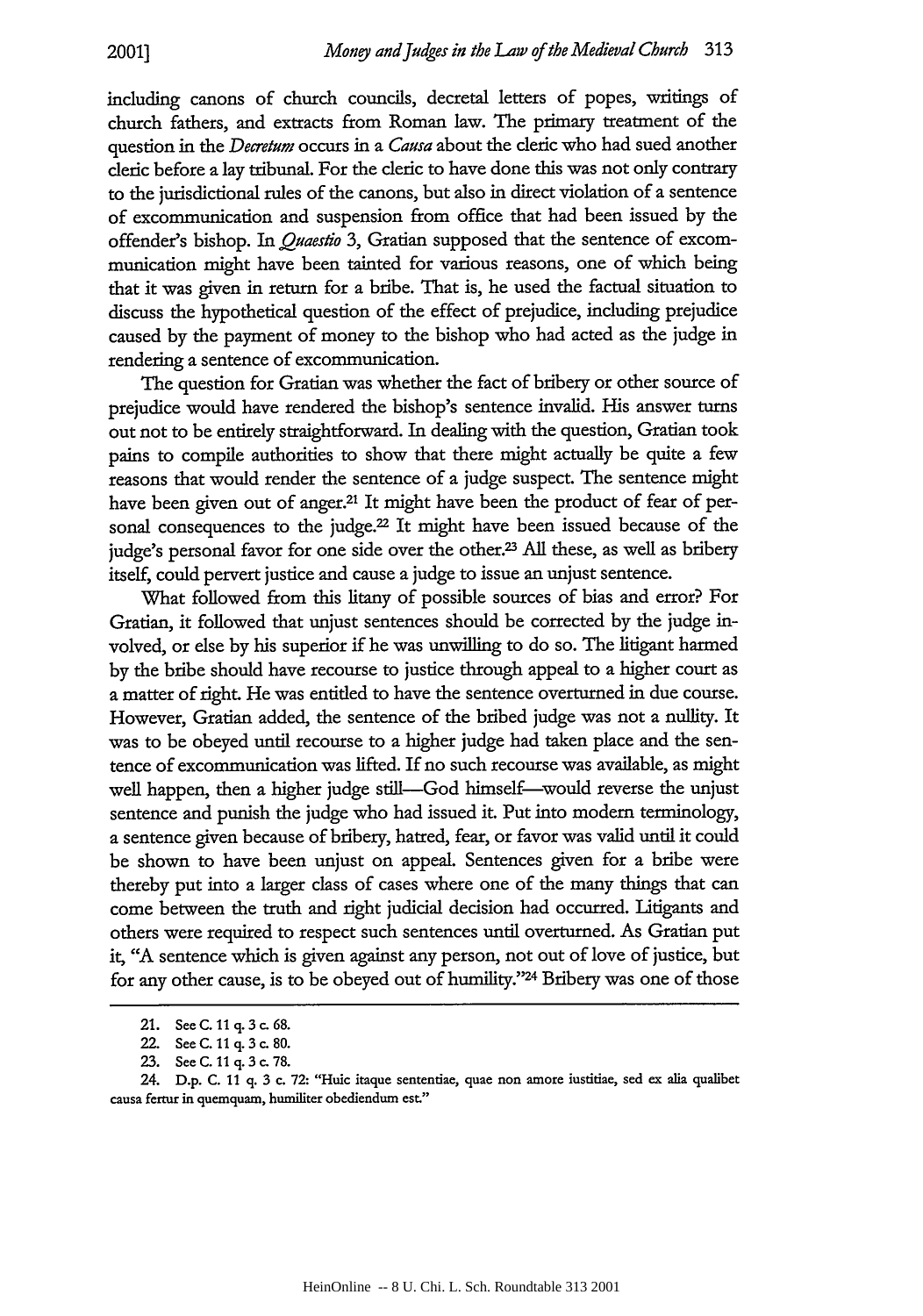causes. In other words, bribery was not put into a special category. It was just one of many ways in which justice might be perverted.

It is worth pointing out that the modern law is to the contrary. The problem has of course not disappeared. It is quite possible for a judicial decision to be tainted by many kinds of self-interest: sympathy for a cause, interest in an economic theory, or even a desire to be seen as doing justice despite one's personal interests. Bribery, however, is today treated as a case apart. The *Restatement of Judgments* draws a distinction between causes of bias, including those just listed, and those that "are clear cut, as where a judge or juryman accepts a bribe."<sup>25</sup> In the latter situation, "no worthwhile interest is served in protecting the judgment" and the judgment may be set aside upon a showing that money has changed hands.26 No more need be shown. The appellate decisions, of which there are happily not many, reach the same result. Bribery is the "most egregious" example of fraud upon the court. If proved, the fact that a bribe was given is in itself sufficient to have the judgment set aside.<sup>27</sup> It is not necessary to show that the sentence was itself in error. With all the other causes of biases to which Gratian had drawn attention, however, the modem rule is that substantive error in the judgment must be shown on appeal.

Why did Gratian take the opposite position about bribery? The answer to that question is not a matter of speculation. Gratian and some other early canonists provide a dear answer. It was the result of their wish to ensure that men and women would respect the church's sanction of excommunication. "The sentence of the pastor, whether it is just or unjust, is to be feared."<sup>28</sup> Gratian invoked this sentiment several times,<sup>29</sup> and it was repeated both in the *glossa ordinaria,* the standard commentary on texts in the *Decretum,* and also in the commentaries of the canonists who commented upon it.30 The avowed aim of Gratian and the other canon lawyers of the twelfth century was to secure the distinctiveness and the strength of the church's legal position. The *Decretum* grew out of the great movement for reform of church and society, one of the aims of which was the increase of respect for sacerdotal power in society.<sup>31</sup>

28. C.l1q.3c.1.

29. See C. 11 q. 3 c. 31; d.p. C. 11 q. 3 c. 72; C. 24 q. 3 c. 6.

30. See, for example,gl. *ord.* ad C. 24 q. 3 c. 4 s.v. *quiintus,* Rufinus, *Summa decretorum* ad C. 11 q. 3 c. 57 312-14 (cited in note 15).

31. See Otto Gierke, *Political Theories of the Middle Ages* 10-15 (Cambridge **1900)** (F.W. Maidand,

<sup>25.</sup> *Restatement (First) ofJudgments §* 124 (1942). Under one view, the later medieval canon law reached the same result. See Panormitanus, *Commentaria super quinque libros Decretalium* ad X 3.1.10 (1517) ("sententia lata intercedente pecunia **est** ipso iure nulla"). This may have been the result of Sext 1.3.11, which at least raises the possibility of that result.

<sup>26.</sup> *Restatement (Second) ofJudgments §* 70 cmt b (1982).

<sup>27.</sup> See, for example, *Root Refining Co v Universal Oil Prods Co,* 169 F2d 514, 534-35 (3d Cir 1948); *Johnson v Johnson,* 424 P2d 414, 420-21 (Okla 1967). Happily, most statements of this rule found in judicial opinions are by way of dicta. See, for example, *Wilkin v Sunbeam Corp,* 466 F2d 714, 717 (10th Cir 1972); *United States v International Tel and Telegram Corp,* 349 F Supp 22, 29 (D Conn 1972); *Moya v Catholic Arhdiocese,* 755 P2d 583, 587 **(NM** 1988).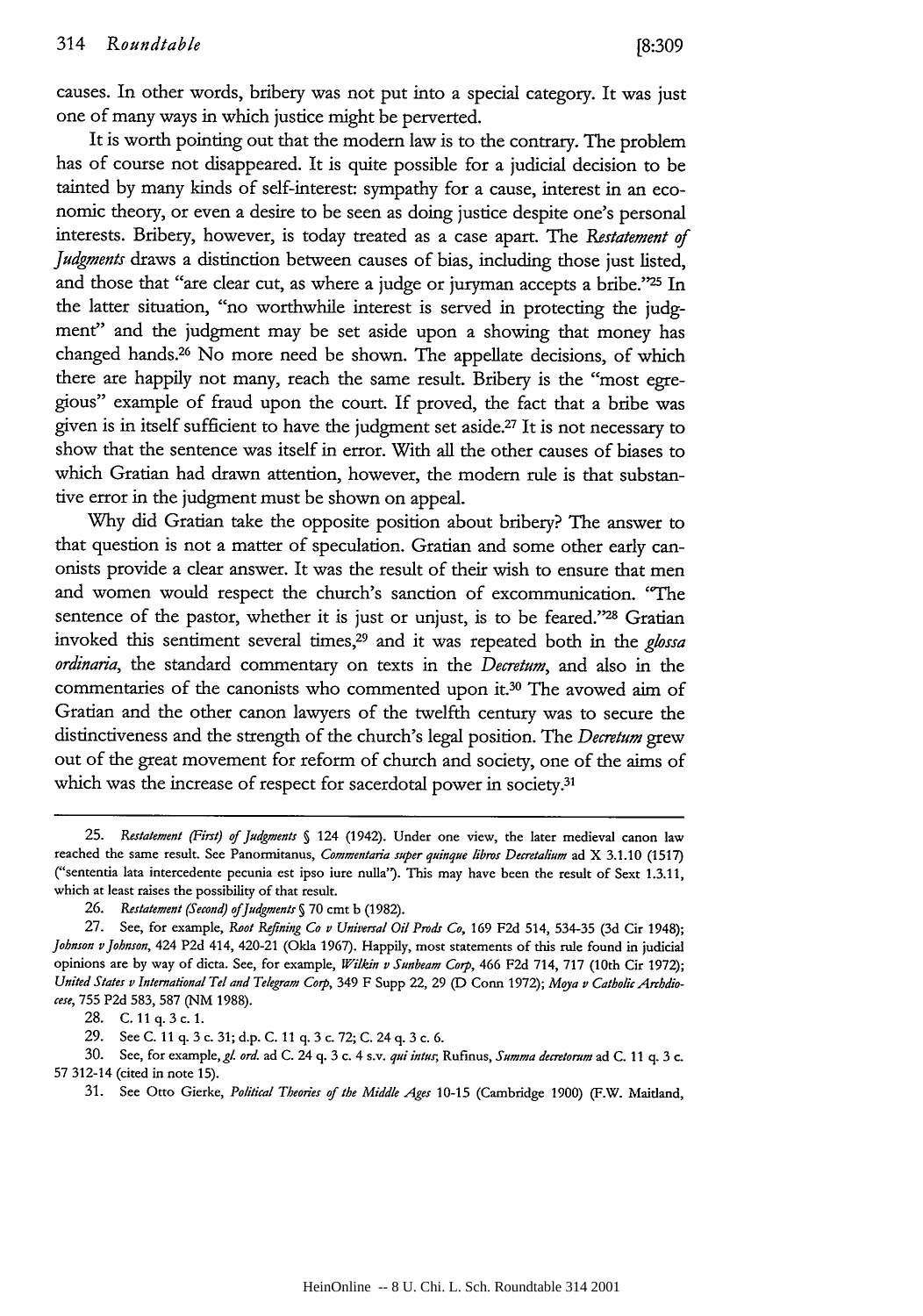It should be no surprise, therefore, that Gratian and some of the other twelfth-century canonists took the position they did. It was not that they thought bribes and unjust sentences were admirable or even lawful. It was rather that their sights were set elsewhere-on establishing the respect they believed was due to the church's sanctions. Humility before the power of God's representatives on earth was what they sought. To that goal, other goals took second place. When we remember also that they believed that God would reverse all unjust sentences, and that for this reason such sentences did not really count in the long run, their attitude may come into dearer perspective. Bribing judges perverted justice, and that mattered, but it mattered somewhat less than did some other things.

## *Ill. THE DECRETALES* **OF POPE GREGORY IX**

Gratian was half a theologian, and his *Decretum* did not deal with procedural law in a sustained or sophisticated fashion. This cannot be said, however, about the second half of the *Corpus iuris canonid, the Decretales Gregorii IX* and the *Liber sextus,* or about the many men who commented upon the texts in them. They were compiled by professional jurists for a functioning legal system. We therefore expect, and indeed we get, much more detailed and lawyerly treatment of the problem of money and judging in the later lawbooks.

Like the *Causae* in the *Decretum,* most of the decretals in the later collections arose out of concrete factual situations, although normally they were real cases that had been appealed to the papal court in Rome. One involved a financial transaction between the judges and a litigant; it was to provide the *locus dassicus* for juristic commentary on the subject. The decretal arose out of a situation in which the papal judges' delegate had agreed in advance with the parties that the judges would take a tenth of the amount at stake in return for judging the case.<sup>32</sup> It was something like a contingent fee, except that it was the judge, not the lawyer, who took the money. This arrangement came to the attention of Pope Innocent **1I1** (1199-1216), however, and he condemned it. Judges must abstain from every kind of evil, he announced, including this particular form of evil. The judges involved, the decretal went on, were clerics who enjoyed the revenue of an ecdesiastical benefice. They had sufficient resources from which to live honestly without resorting to sordid deals like this one. Moreover, in the Pope's eyes, neither a secular custom, which was said to be the source of this form of payment, nor a proffered subterfuge, which pretended that the money was to be used to pay for judicial assessors, could justify the arrangement. Justice should be rendered without demanding any payment for it.

**trans).** See generally Stanley **Chodorow,** *Christian Political Theory and Church Politics in the Mid-Tefb Century* (California **1972).**

**<sup>32.</sup>** See **X** 3.1.10.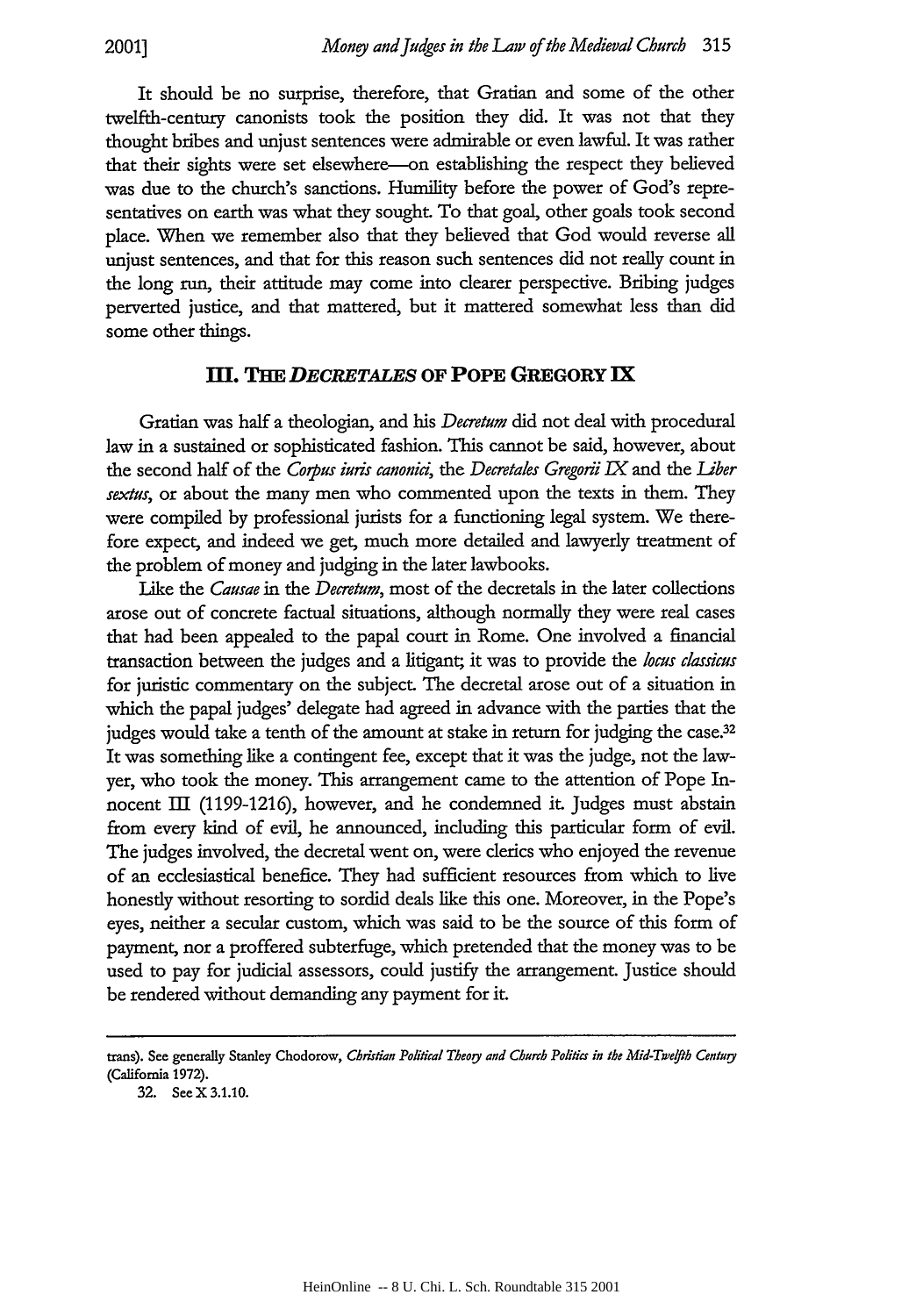If this sounds like a ringing condemnation of bribes, it was. However, it is never sufficient to stop with the text itself. The lawyers of the time did not. It is always essential to examine how persons involved at the time read the decretal. The canonists regarded it as their duty to subject any decretal to analysis, to search out its true meaning, and to develop different ways of understanding its intent. As so often happened in the ius *commune,* this process led to the development of the kind of subtle refinements later critics would describe as characteristic of scholasticism.

The first of these refinements was to note that the decretal specifically condemned the presumably evil purpose of these judges in agreeing to the contingent fee. The decretal's stated purpose was to root out evil of all kinds from the judicial process. That this would be accomplished by condemning the contingent fee thus rested on a presumption-a reasonable enough presumptionthat receipt of money would warp the judgment of the judges involved.33 That was the substantive evil. Its eradication was the reason that lay behind the decretal's condemnation of the contingent fee arrangement.

But what if the presumption of corruption could be rebutted? That might happen. Overcoming a legal presumption happened elsewhere in the canon law. Simony was the great example.<sup>34</sup> Whether a transaction was illegal simony or a lawful gift sometimes depended upon the donor's intent, and a presumption that a transaction involving money was simoniacal might be overcome by a showing of innocent intent. Thus it might be in the case of judges; the money might not have been given (or received) with an evil motive, but rather "out of the donor's liberality" or for some other legitimate reason.<sup>35</sup> If so, in the eyes of the canonists, the condemnation of evil and the presumption built upon it in Innocent III's decretal might not apply to a different case. Some payments might be tolerated, "because it is unlikely that they would influence the judge's mind. '36

The argument was buttressed by the fact that in some situations already recognized both in the Roman and canon law, experts could lawfully take money for their services; a physician or a jurisconsult could receive a reward for his labors without being guilty of the evil, or even the appearance of evil, that was being condemned by Innocent III's decretal.<sup>37</sup> Judges were a case apart, of course. Canonical texts distinguished them for many purposes. 38 However, the existing categories showed that the presumption of evil might be rebutted in

<sup>33.</sup> Seeg/. ord. ad X 3.1.10 s.v. *abstinere.*

<sup>34.</sup> See, for example, X 5.3.18.

<sup>35.</sup> Panormitanus, *Commentaria* ad X 3.1.10 no 10 (cited in note 25).

<sup>36.</sup> See g. *ord.* ad Sext 1.3.11 s.v. *consumzi* "Talia enim exennia non sunt lucra **...** et tolerantur ista quia non est verisimile quod propter ista moveretur animus iundicantis."

<sup>37.</sup> See **C.** 14. q. **5** c. 15 and *g.* ord. ad id; X 2.26.16. See also William Durantis, Speulum *iudidae, ib* IV, Pt 4, tit *De magistris* (Scientia 1975) (1574) (where the implications of the parallel between the office of the judge and that of other professional men was drawn upon for legal conclusions).

<sup>38.</sup> See, for example, C. 14 q. 5 c. 15.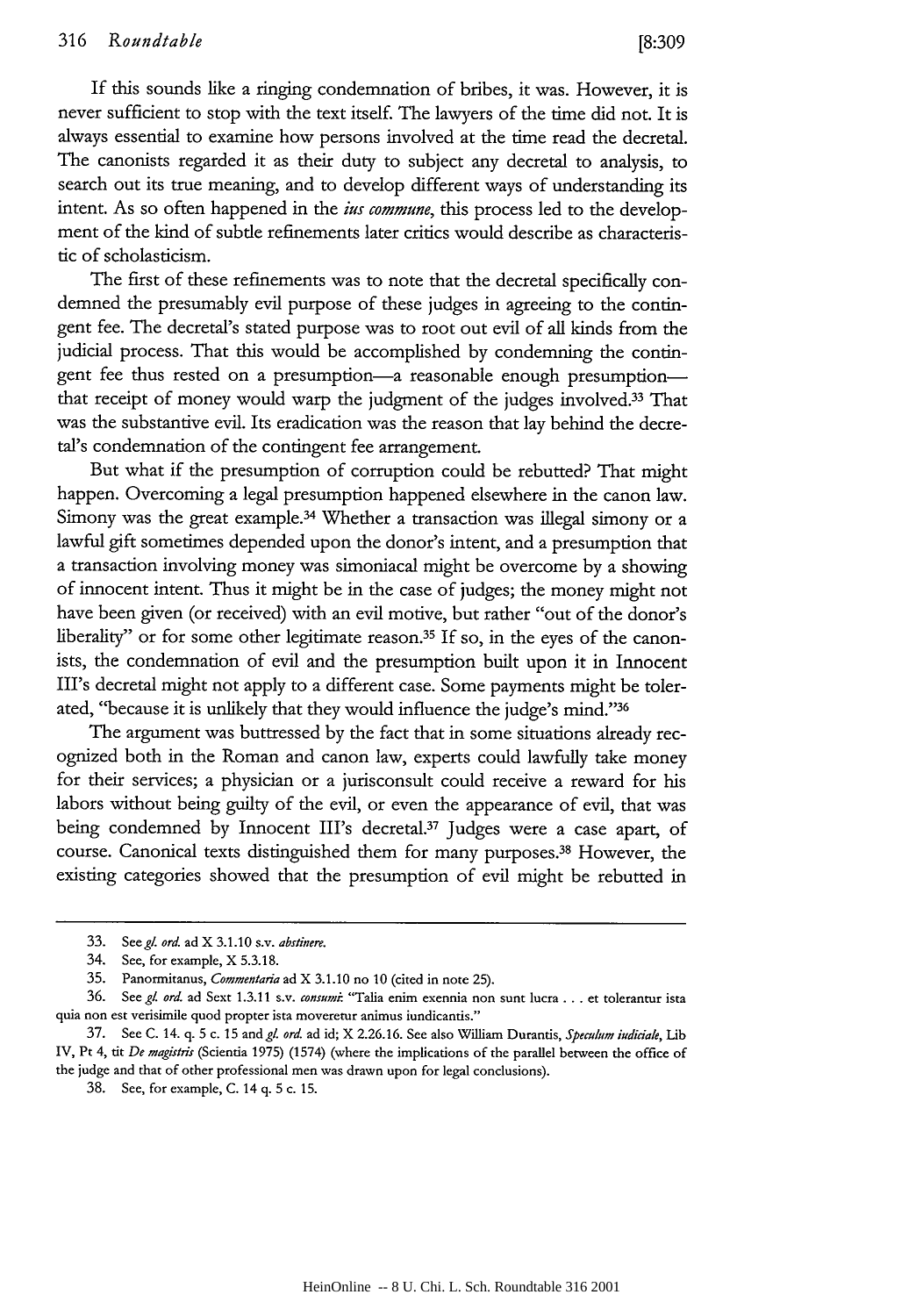some circumstances, and it stood to reason that this might be true in the judicial forum. The canonists had of course to reconcile *all* the texts, not just the particular one upon which they happened to be commenting. Doing so led them to the conclusion that it might be that the wrong against which this specific decretal had been directed could not have been meant to create a blanket prohibition against monetary payment for services rendered. If it had, its words would contradict too many other texts. Thus the papal prohibition could not have been intended to invalidate every kind of payment made to court officials. At least so argued some of the commentators.

The second refinement was based upon the fact that the decretal itself drew a distinction between the contingent fee arrangement and "the expenses of food and drink." The latter could lawfully be provided for the judges **by** the terms of the decretal itself. This distinction was amplified by a later text placed in the *Liber sextus* that permitted "moderate victuals such as can be consumed in a few days" to be given to the judge and his officers.<sup>39</sup> In itself, this exception need not have made much of an inroad in the rule. What is a ham sandwich and a Coke? The question is how the jurists understood the exception; in short, whether it referred to the one, and only, sort of payment that could be made to a judge, or instead whether it was meant as one example of several possible noncorrupting payments. The *glossa ordinaria* defining the word *expensae* shows which of the two it was understood to be by contemporaries: it was to be the latter.

The analysis leading to this result began by drawing an analogy between payments made to judges and those made to witnesses.<sup>40</sup> Payments made to witnesses lawfully encompassed the costs of making the trip to testify as well as food and drink, for the laws were dear that "no man can be compelled to use his property for the benefit of others,"41 and that "it is not just for a man to labor without reward."<sup>42</sup> Witnesses must be made whole. Roman law was also called upon for clarification, and Roman law prohibited rewards, not charges *(munera,* but not *sumptus).* It also expressly allowed small gifts *(xenia and sportula)* to be made to judges. 43 Citing these authorities with apparent approval, the *glossa ordinaria* opted for a prohibition against large gifts and against any gifts at all where the litigants were poor. But it did not bar the door entirely. Indeed, one might even say that it opened the door. No fixed sum turned a gift into a bribe.<sup>44</sup> The question turned on the resources of the people involved, customary local usages, and actual level of expenses incurred.45 The term "victuals" might

45. **See** *g/.* 0rd **ad** Sext **1.3.11** *s.v.paud.* **"Cum numerus** non adilcitur crederem arbitrio boni iudicis

**<sup>39.</sup>** Sext 1.3.11.4.

**<sup>40.</sup>** *Seegl ord.* **ad** Sext 1.3.11.4 **s.v.** *moderatas.*

<sup>41.</sup> **C. 10 q.** 2 c. **4;** X **2.26.16.**

<sup>42.</sup> **C. 7 q. 1** c. 49; **C.** 12 **q.** 2 c. 45.

<sup>43.</sup> See Dig. **1.16.6 and Dig. 1.18.18.** See **alsog/.** ord. **ad** id.

**<sup>44.</sup> See** Panomxitanus, *Commentaria* **ad** X **3.1.10 no 9** (cited in note **25)** (noting that it **was** "doubtful" whether ecclesiastical judges were legally entitled to receive *sportula* at all).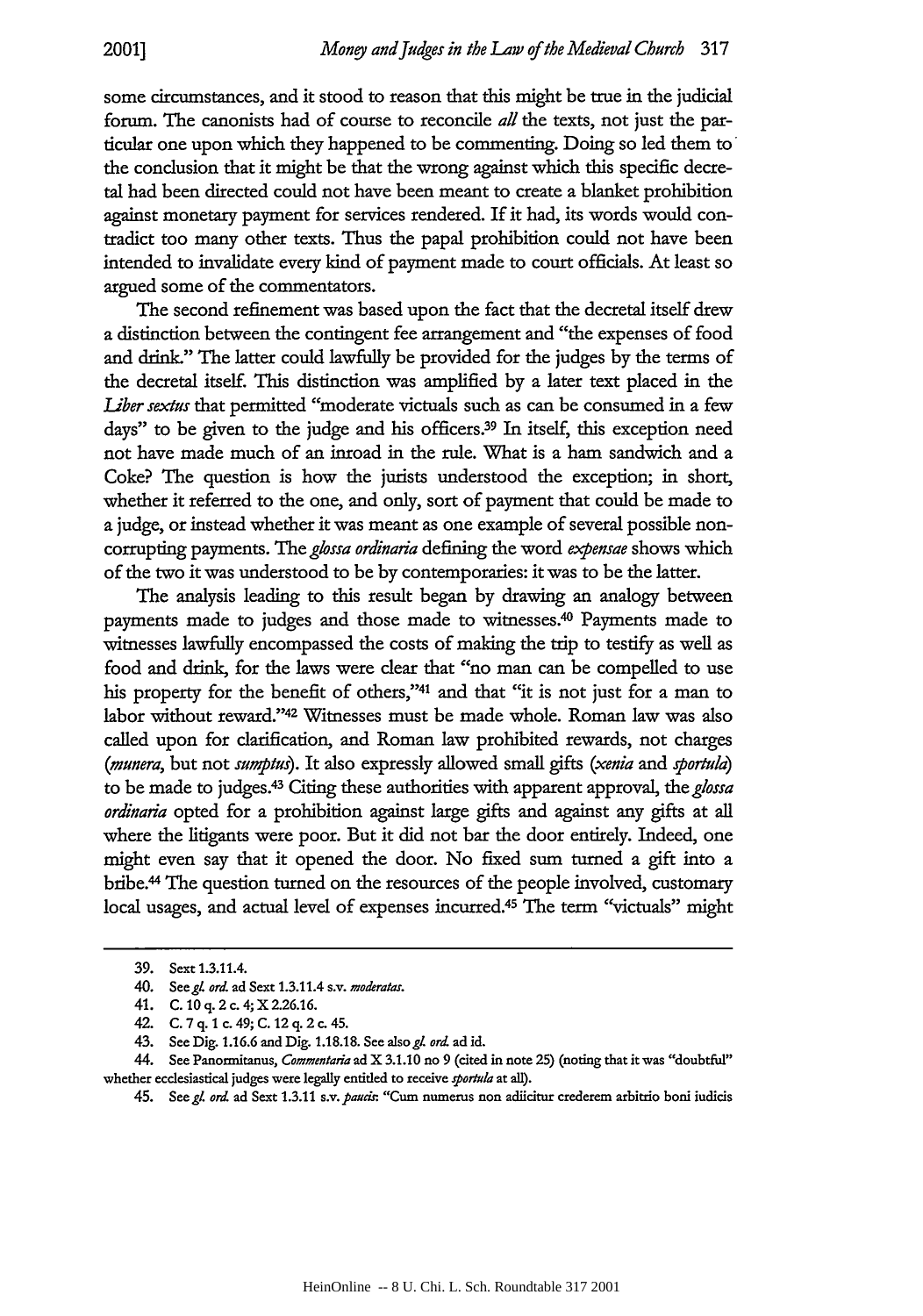even logically extend to include clothing and habitation.46 In this way, the law as interpreted by the standard gloss left ways in which payments might lawfully be made to court officials. It would not be too surprising to discover that the phrase "moderate expenses" would be interpreted liberally by the litigants and officials involved.

The third refinement of the law stated by the decretals was to distinguish those judges whose offices carried with them sufficient revenues to pay for judging from those judges without such resources. 47 The bishop was the obvious example of the first. By virtue of their office, medieval bishops were endowed with lands and rents sufficient to keep them in some style. Most were rich, and some were very rich. They had a responsibility of doing justice as part of their office, and this office invariably carried with it an adequate income. They had no need to ask for a special payment, and if they did it was very likely to have been meant as a bribe. Its purpose could be presumed. This would have been one reason for condemning the contingent fee arrangement mentioned in the decretal of Innocent III.

The difficulty was that by the mid-thirteenth century, in practice bishops rarely acted as judges themselves. As a papal decretal of 1245 recognized and authorized, bishops commonly appointed men, who were called their *officiales,* to act as judges in their stead.48 These *offidales* rarely had comfortable incomes from other sources. Indeed some of them came directly out of the law faculties of the universities, and held no other office in the church whatsoever. They were lawyers and professional judges, receiving no "salary" of right from the bishops who appointed them.<sup>49</sup> Unless they were lucky, they also held no benefice to fall back upon for a living. This meant that they fell within the group of judges the canonists allowed to receive gifts from litigants. Because of their need, they were allowed to take some payment for their efforts. In other words, their situation was distinguished from that involved in the strictest condemnations of bribery found in the texts, because they could be distinguished from the judges to whom the condemnations had been issued.

All of these three possible refinements to the prohibition against making payments to judges were found in the standard *glossa ordinaria* of the canon law. They would thus have been commonly known to all ecclesiastical lawyers, and possibly even to some litigants, throughout the Middle Ages. The short of it was that, when the gloss had finished with Innocent III's decretal, the strong condemnation of the association of money with judging it seems to contain had

relinquendum, habita **etiam** consideratione personarum. **..** et consuetarum expensarum qualitate."

<sup>46.</sup> See gl. ord. ad C. 10 q. 2 c. 7 s.v. victi: "sed nomine alimentorum intelliguntur vestes et habitatio." 47. The distinction was drawn, for example, in Panormitanus, Commentaria ad X **3.1.10** nos 11-12 (cited in note **25).**

<sup>48.</sup> **See** Sext **2.15.3.**

<sup>49.</sup> Irene J. Churchill, **1** Canterbury *Administration: The Administrative Machinery of the Arhbishop of* Canterbury **543** (Society for Promoting Christian Knowledge **1933).**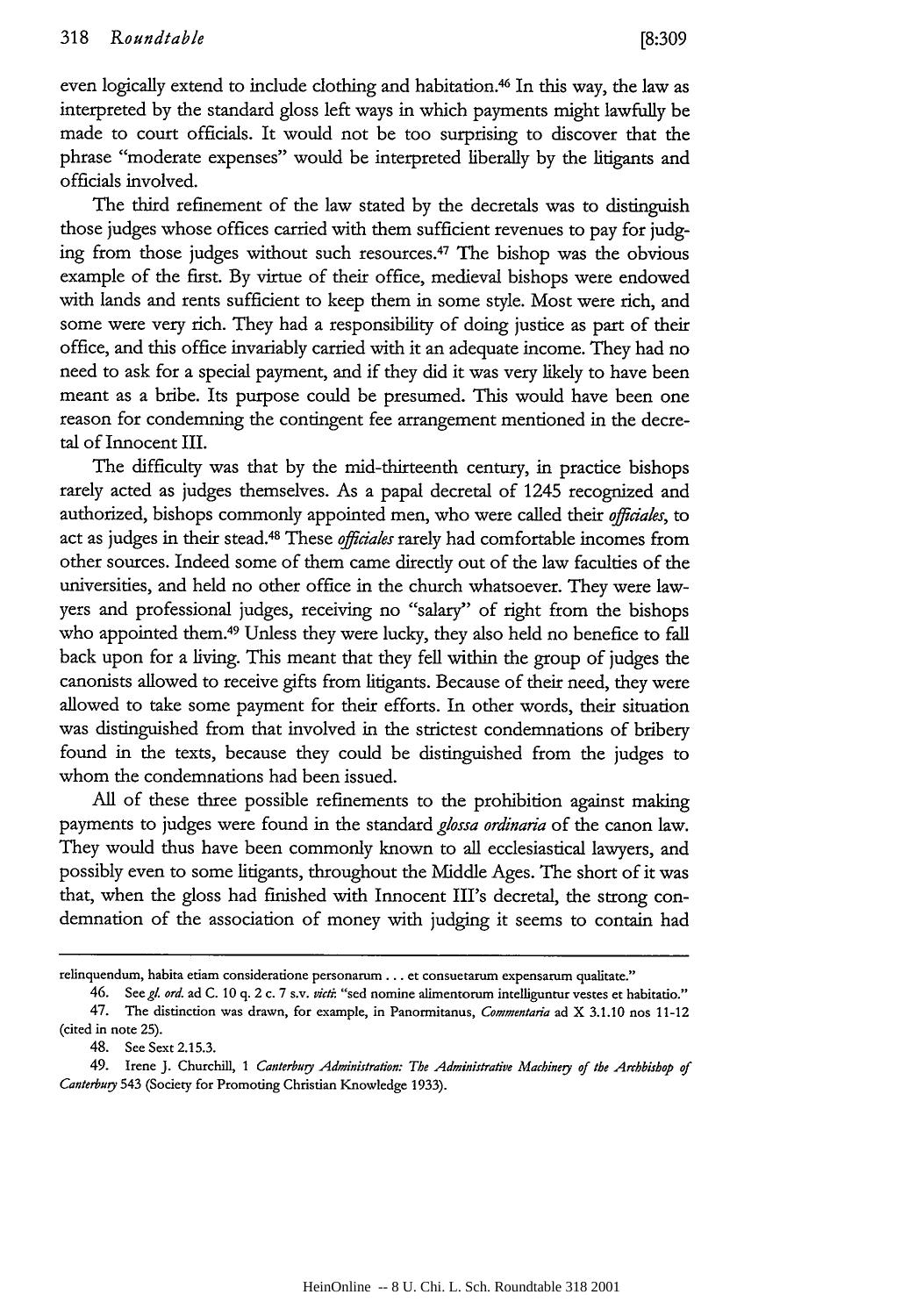been considerably diluted. At least it offered possibilities for bringing payments made to court officials within the limits of formal law.

# **IV. WILLIAM OF DuRANTis, HOSTIENSIS, AND JOANNES ANDREAE**

In the medieval *ius commune,* the opinions of the commentators often had decisive effect. It is sensible therefore to take a look at the subject as it was dealt with by three of the most prominent jurists from the thirteenth century. I have chosen the most influential proceduralist of the time, William Durantis (d. 1296), and two representative decretalists (i.e., commentators on the *Decretaks* of Gregory IX), Hostiensis (d. 1271) and Joannes Andreae (d. 1348). The first of the three men is probably the most important for this subject, although he was the least intellectually able of them. His special importance stems from the fact that his treatise, called the *Speculum iudidak,* summarized at some length the common learning of the time about procedure and practice in the courts. It became a standard reference work used in the courts themselves and was influential beyond its merits.

*The Speculum iudidak* has a separate title devoted to the subject of bribery. That tide goes over most of the law just sketched out, but it also adds two interesting points by way of suggestion or possibility. First, the treatise took note of the force of custom in regulating practice. Recording that in the patrimony of St. Peter and the Romagna it was the custom to take the value of the suit and give judges twelve pence to the pound of that value, the *Speculum iudiciale* went on to discuss its validity. It gave what can only be called a cautious endorsement of the force of custom.<sup>50</sup> Durantis wrote, "In the aforesaid, it *can be* that the custom is valid."51 After stating the canonical rule against making any payment to the officials in litigation, he qualified it, saying, "Understand, unless it is otherwise by custom."<sup>52</sup> Custom, here as in many places in the *ius commune*, might have the force of law.<sup>53</sup> Durantis was himself cautious about blessing such customs, because they easily led to abuses. However, he did not altogether condemn custom's role as an argument in favor of the legality of giving a reward to judges for their services. He left the door ajar.

This possibility of a lawmaking role for custom was buttressed by a more technical argument put forward by Hostiensis. He suggested that the custom

**<sup>50.</sup>** See Durantis, *Speculum iudidak, Lib* **I,** Pt **4,** tit *De salaiiis,* **no 9** (cited in note **37): "Nam** in **pattimonio** bead **Petri** et in provincia **Romaniolae** statim post **litem** contestationern datur de libra xii denarii."

**<sup>51.</sup>** Id **at no 13:** "In praemissis autem potest consuetudo valere"

**<sup>52.</sup>** Joannes Andreae, *Ledura aurea super libros decretalium* **ad** X **3.1.10 (1512):** "Intelligas nisi aliud sit de consuetudine." **For an** extended treatment coming **to** the same conclusion, see Henricus de Segusio (Hostiensis), *Letura in libros Deaetalium* **ad** X **3.1.10** s.v. *super dedma* **(1572).**

<sup>53.</sup> Udo Wolter, *Die consuetudo im kanonischen Recht bis zum Ende des 13. Jahrhunderts*, in Gerhard Dilcher, et **al,** eds, *Gewobnhdisrecht und Rechtrsgewohnheiten im Mittialter87,* 104-14 (Duncker **&** Humblot **1992).**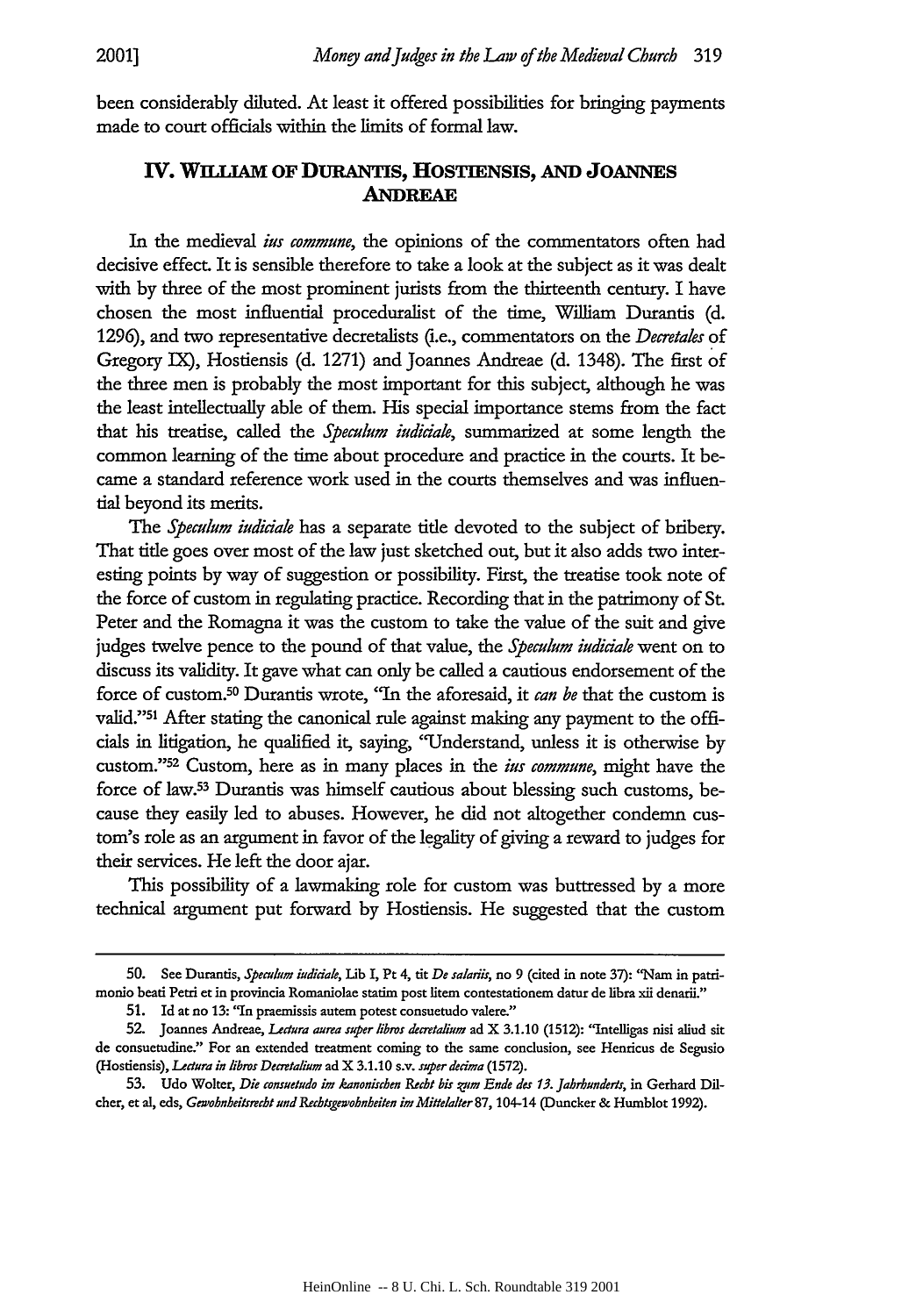mentioned in Innocent III's decretal of giving a certain percentage to the judge had been condemned because it was "unreasonable."<sup>54</sup> This was indeed the standard canonical reason for invalidating a custom. However, he went on, if this custom were being condemned because it was unreasonable, this must logically imply that some other customs might be reasonable. He did not spell out exactly what they would be, but he too opened up the possibility that there could be a custom that would pass the test of reasonability. If both sides gave something to a judge, he speculated, money might not pervert his judgment.<sup>55</sup> It was possible that such a custom would pass muster. Payments to court officials were therefore not unlawful *per se.*

Second, the *Speculum iudiciale* drew a distinction between demanding a payment and receiving one.56 The first was clearly condemned; the second was less clear. If the texts prohibiting judges from taking money from litigants were read as forbidding only the *extortion* of money, not its *acceptance* if freely offered and small enough to be otherwise uncorrupting, then the simple fact that money had changed hands would not be sufficient to conclude that a gift constituted bribery. Again, Durantis himself was cautious. He did specify that the amount received must be moderate, and he was far from endorsing a rule calling for such gifts to be made as a matter of right or routine. Still, the distinction meant that justice would not have been sold within the meaning of the law, unless the money was something like a *quid pro quo* demanded by the judge as the price of his learning and his consideration. Under this test, some gifts might be consistent with the purpose of the law, i.e., to prevent a sentence being given in exchange for money.

In condoning the receipt of payments from litigants by court officials, Durantis and the other canonists drew support from the Bible. St. Paul's First Letter to the Corinthians contains a statement that no soldier serves at his own charges. 57 The phrase was incorporated into the canon law,58 and it appeared time after time in medieval commentaries. Just as no soldier in an army could be compelled to serve without pay, no soldier of the Lord should be compelled to give away his services.59 The canonists did not read this biblical text as if it contradicted the legal texts prohibiting bribery. That would have been impossible. It would have gone against their basic assumption that the canon law incorporated biblical norms. The biblical text thus served rather to justify the readings of the texts that softened their impact by making exceptions to the canonical rules

<sup>54.</sup> Hostiensis, *Lectura* ad X **3.1.10** (cited in note **52):** "Mos iste de decima parte litis exigenda irrationabilis est et contra legem."

**<sup>55.</sup> Id** ad X **3.1.10** s.v. more *secularium.*

**<sup>56.</sup>** Durantis, *Speculum iudidale, Lib* **I,** Pt 4, tit *De* salariis, no **5** (cited in note **37):** "Si autem aliquid sponte offertur per modum xenii; si sit moderatum recipere potest."

**<sup>57.</sup>** See *1 Corinthians* **9:7.**

**<sup>58.</sup>** See, for example, X **2.26.16.**

**<sup>59.</sup>** See, for example, Hostiensis, *Lectura* ad X **3.1.10** *s.v.praeterexpensas* (cited in note **52).**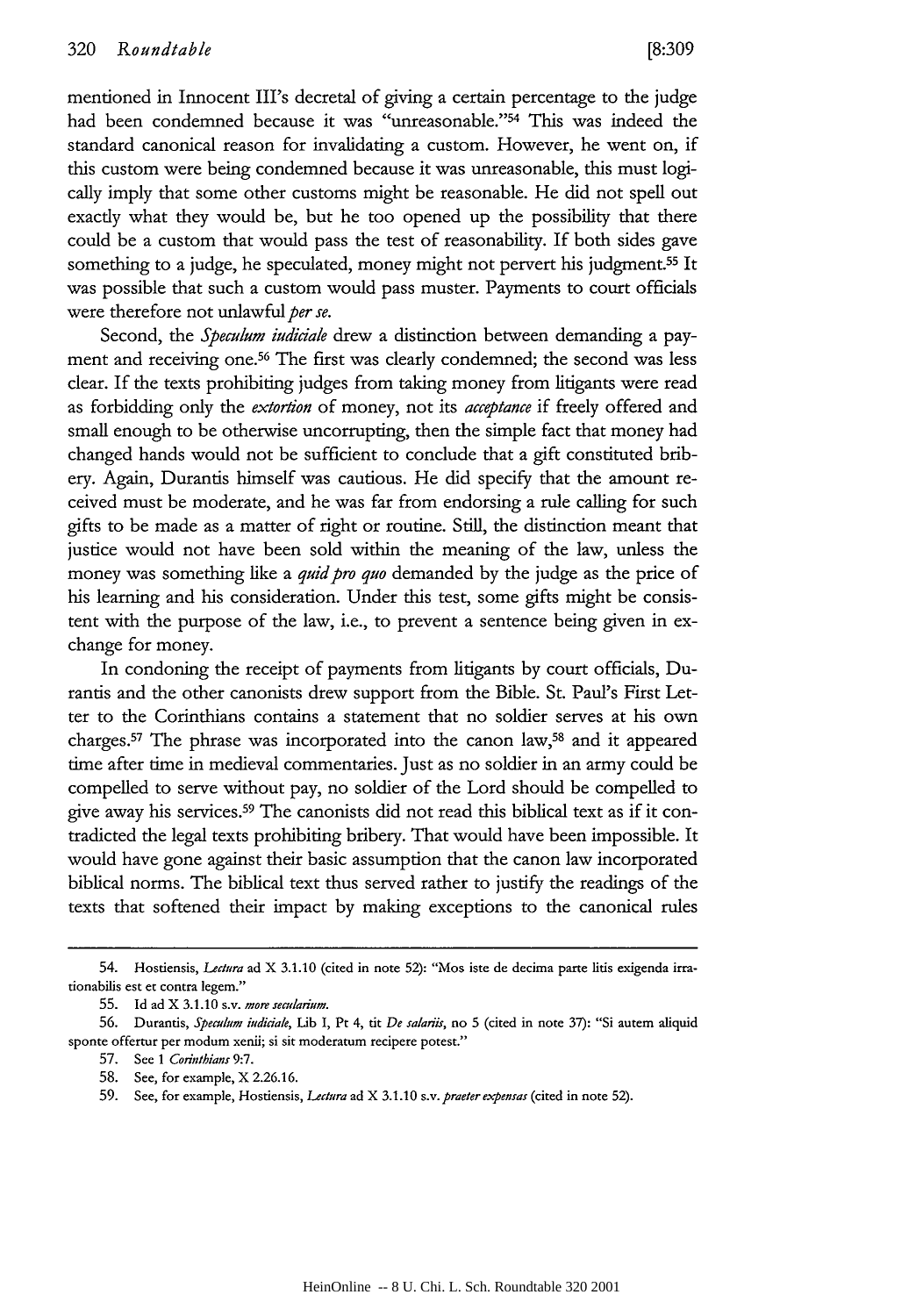against making "gifts" to judges.

From the perspective of medieval theology, which was incorporated into the law of the church at this point, in this area of the law the jurists drew a fourfold classification between different types of human acts. Some things were inherently good and could not be made evil (e.g., praising God). Some things were inherently bad and could not be made good (e.g., adultery). Some things were inherently good, but could also be productive of evil (e.g., pulling out a weed from the ground, whereby support for a structure was withdrawn). Some things were inherently bad, but could be the source of good (e.g., refusing to return a borrowed sword knowing that the lender wished to use it to kill). Which was a gift made to a judge? Joannes Andreae put gifts to judges in the fourth category.60 In themselves, they were productive of evil, but they might also be means of restoration of the right. That was undeniably true. If justice could not be achieved otherwise, making a gift to court officials could be a bad means to a good end. This perspective, like the others provided, was less than a blanket condemnation of the practice.

From today's perspective, it is important also to recognize the practical strength of these arguments. The medieval church proclaimed that justice must not be bought and sold, but it did not provide expressly for a way of securing a living for those who served the courts. It was an untenable position. It was quite unrealistic to suppose that men would toil in the courts for no reward. The canonists recognized this. Hence their repeated use of the biblical maxim that soldiers could not be compelled to serve without reward. Their arguments supporting the various customs that allowed both sides to make moderate payments to judges may also be viewed in this light. As Hostiensis himself noted realistically, judges brought expertise to the quarrels that came before them, and "it is wholly inhuman to expect men to desire to receive nothing [in return]."<sup>61</sup>

#### **V. CONCLUSION**

There are two general points to be made in conclusion. First, the commentators on the *ius commune* did not present most of the arguments making inroads in the condemnation of bribery as more than possibilities. A few they regarded as downright wrong. For example, they often noted that there was a way to read a text as prohibiting any but the most insignificant payment to be made to a judge, but it was not unusual for them to add, "However, the text can be understood more broadly," or "Nevertheless there is an argument to the contrary."<sup>62</sup>

**<sup>60.</sup>** See Joannes Andreae, *Leaura* ad X **3.1.10** (cited in note **52).**

**<sup>61.</sup>** Hostiensis, *Lectura* ad X 3.1.10 s.v. praeter *epensas* (cited in note **52).** The source of the statement however, **was** Dig. **1.16.6.3.**

**<sup>62.</sup>** See, for example, *g/. ord.* ad C. 12 **q.** 2 **c.** 45, *rubr* **('Didt** Huguccio quod nomine subsidii intelligitur procuratio tantum, licet posset etiam aliter intelligi"); **g.** *ord.* ad X **3.1.10** *ribr* **("licet** sit argumentumn contra," citing C. 14. **q. 5 c. 15).**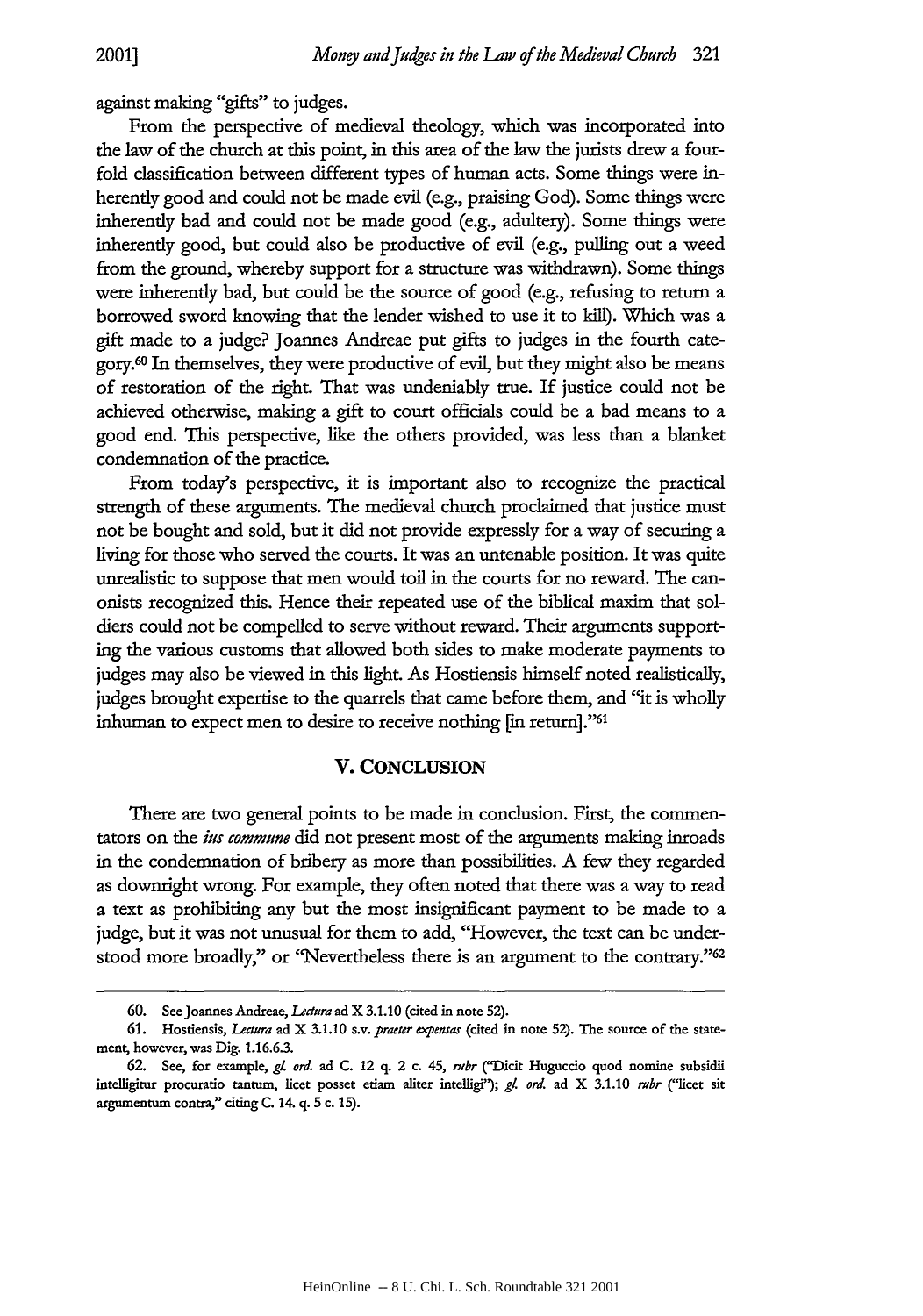The commentators often described the possibilities they were discussing as "doubtful" or "less likely" than the opposite view. In other words, they made arguments they did not necessarily endorse.<sup>63</sup> This was their habit. It was not peculiar to this area of the law. Later observers found this habit disquieting. Richard Hooker (d. 1600), for example, would describe the *ius commune* as a law "of infinite doubts and difficulties." 64 But the doubts and difficulties were a regular feature of the law of the medieval church. In the context of money and judges, what can be said is that this feature of the law *offered* a possible mitigation of rules in texts that otherwise appeared to impose a flat ban on judicial receipt of money from litigants. They provided arguments in favor of such payments, even though they did not always wholeheartedly endorse them.

Second, even given their most extensive reading, the exceptions to the ban on giving money to judges never entirely swallowed the rule, as happened in some other areas of the *ius commune.* The condemnation of bribery remained prominent in the texts. The ideal of justice as something that must not be bought and sold was many times repeated in the canon law. Moreover, the jurists did not directly endorse anything more than a "modest gift" passing into the hands of a judge. What the jurists did do, however, was to provide arguments that judges should receive something in recompense for their efforts. When all is said and done, the prohibition against money coming into the hands of the judges was much less absolute than it appears at first sight. It cannot come as a great surprise to find that in the lists of expenses incurred by litigants in the ecclesiastical courts during the Middle Ages, mention was very often made of something for the judge and other officials of the court.65

The greatest of the fifteenth-century canonists, Panormitanus, himself confirmed the essential accuracy of what the records show. About the payments made to judges by litigants, he wrote, "[A]lthough all men today make use of fair words, nevertheless in their own minds they are acting so that the judge will pronounce sentence in their favor."<sup>66</sup> It was a recognition of reality on his part. Litigants and judges were taking advantage of the arguments offered by the medieval jurists. Panormitanus, although a canonist himself, nevertheless thought that the legal justifications found in their writings were in fact covers for attempts to influence the outcome of litigation.

At least from the perspective of contemporary critics, the words of Panor-

**<sup>63.</sup>** See, for example, *gl. ord.* ad **C.** 12 **q.** 2 c. 45 s.v. *stipendiumn.* "Item est hic argumentum quod iudices licite possunt petere sumptus a partibus."

<sup>64.</sup> Richard Hooker, Of the Laws of Ecclesiastical Polity Bk 8 c 3.5, 3, in W. Speed Hill, ed, 3 Folger Li*bray Edition of the Works of Richard Hooker* **353** (Belknap **1981).**

**<sup>65.</sup>** See, for example, Brian Woodcock, *Medieval Ecclesiastical Courts in the Diocese of Canterbury* **136-37** (Oxford **1952); C.L.** Feltoe and Ellis H. Minns, eds, *Vetus LiherArcbidiaconi Eliensis* **163** (Cambridge **And**quarian Soc'y **1917);** Roland **A.** Marchant, *The Church Under the Law: Justice, Administration and Discipline in the Diocese of York, 1560-1640,* 246 (Cambridge **1969).**

**<sup>66.</sup>** Panormitanus, *Commentaria* ad X **3.1.10** no **8** (cited in note **25) ("nam** licet omnes hodie utuntur bonis verbis nichilominus mente id agunt ut iudex ferat pro eis sententiam").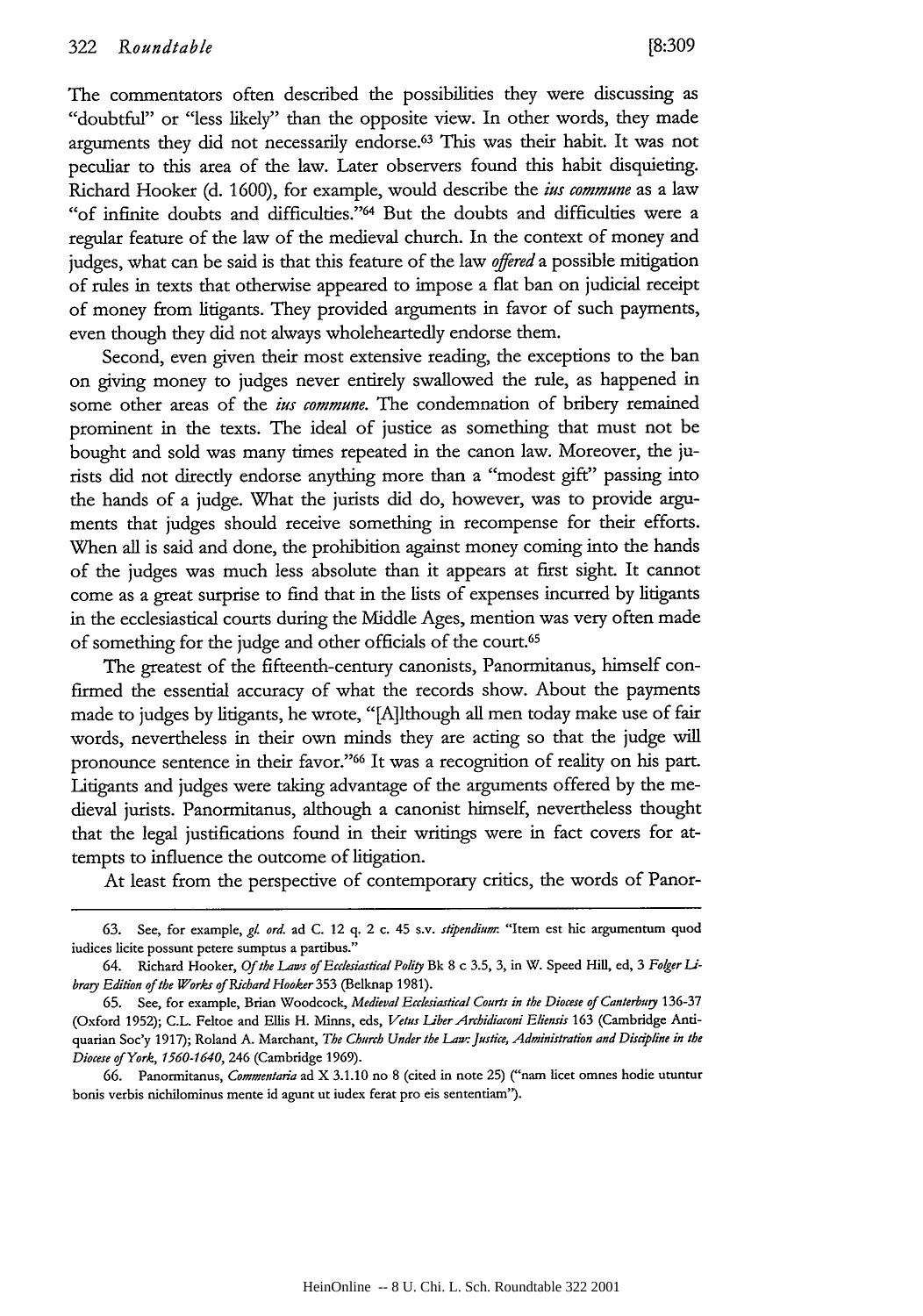mitanus stand as a confirmation of the truth of the complaints so frequently made about the courts of the medieval church. Money was changing hands. Critics, at least if they were like John of Salisbury, would not have been much impressed by the sophisticated analysis of the jurists. Nor would the "fair words" offered by the men involved have convinced them. They would have seen the payments and concluded that the object of the church's legal system was to collect the money. Whether the judges involved would themselves have done more than accept the system as it existed is a harder question to answer. A few, like William Doune, surely did so. But Doune's self-reproach came only at the end of his life. By then, he himself was soon to face a judge to whom no money could be given.